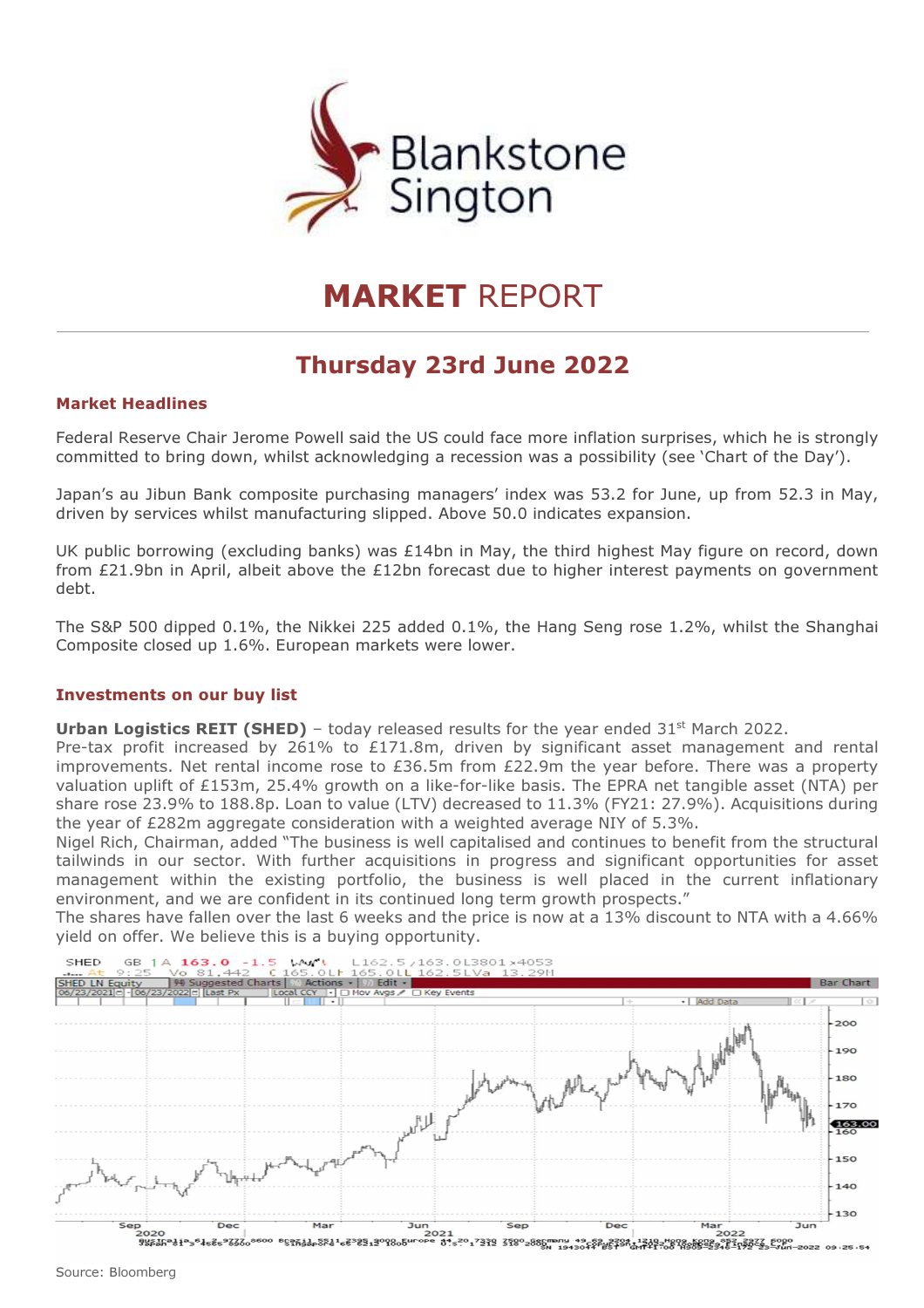**Odyssean Investment Trust (OIT)** – the trust invests in a very concentrated portfolio of U.K. smaller companies with the objective to achieve attractive total returns principally through capital growth over a long time period. The manager's investment approach is to apply three core elements of the private equity investment philosophy to public markets : 1. Highly focused, 2.long term, 3. Engaged 'ownership' investment style.

The trust's concentration and low correlation with peers is positively reflected in its performance year-todate. It is up 1.2% versus the peer group average of -22.07%. The trust's share price and NAV per share have held up well over the last 12 months while the U.K. small-cap indices have fallen significantly. The share price is testing the top of the 12-month range and a break on the upside should see strong upside follow-through.



Source: Bloomberg

# Chart of the Day

In his testimony to the U.S. Senate Banking Committee yesterday Federal Reserve (Fed) Chair Jerome Powell gave his most explicit acknowledgement to date that steep interest-rate hikes could tip the U.S. economy into recession, saying one is possible and calling a soft landing "very challenging." The other risk he said was not managing to restore price stability and allowing inflation to get entrenched in the economy. He added "we can't fail on that task. We have to get back to 2% inflation."

Last week the Fed raised its benchmark lending rate 75 basis points – the biggest increase since 1994 – to a range of 1.5% to 1.75%. Powell said after the meeting that another 75 basis-point increase, or a 50 basis-point move, was on the table next month.